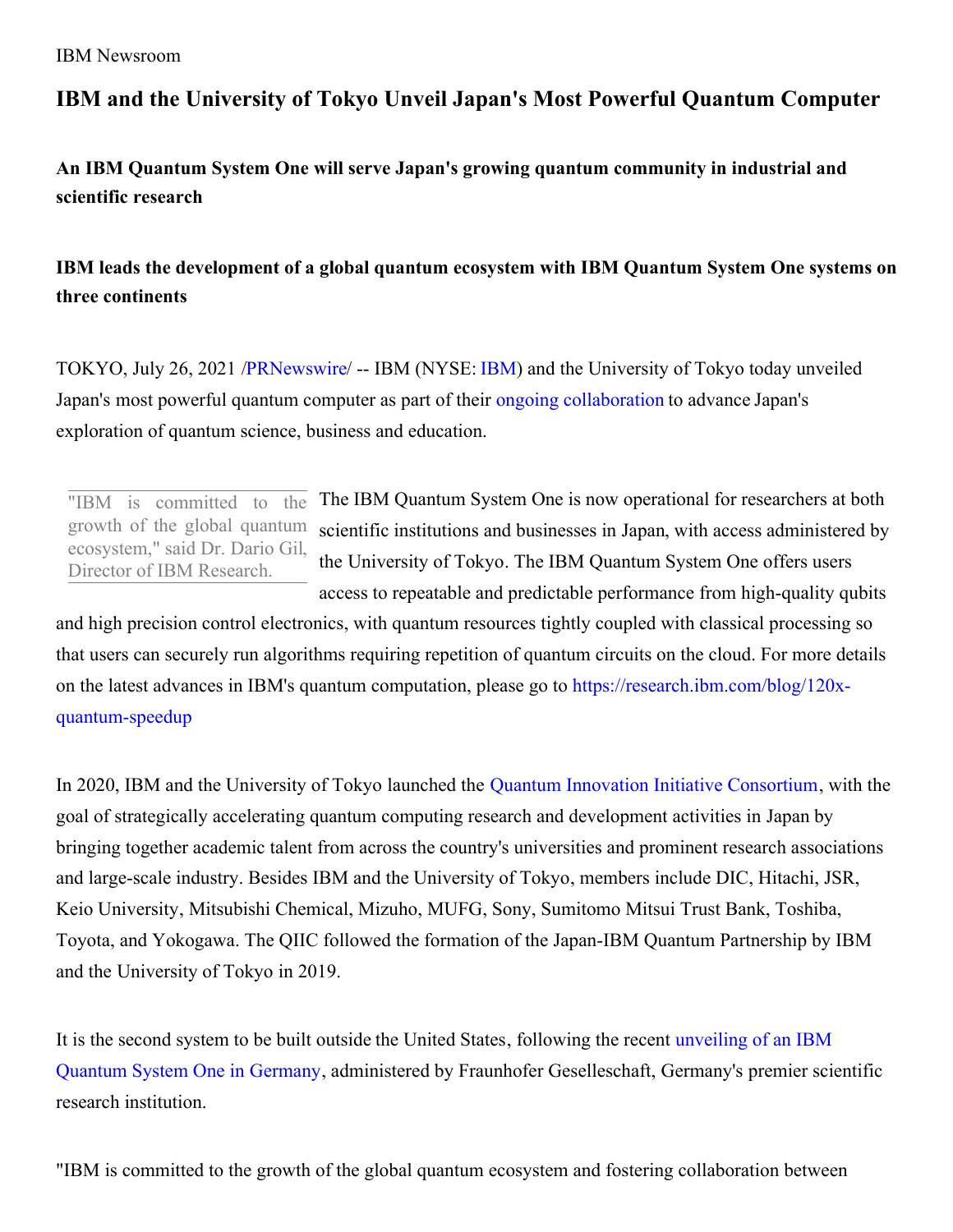different research communities," said Dr. Dario Gil, Senior Vice President and Director of IBM Research. "As part of this global effort, I am proud to be unveiling Japan's most powerful quantum computer and excited to see the contributions to research that will be made by Japan's world-class academic, private sector and government institutions. Together, we can take major steps to accelerate scientific progress in a variety of fields."

"In the rapidly changing field of quantum technology, it is extremely important not only to develop quantum technology-related elements and systems, but also to foster the next generation of human resources in order to achieve advanced social implementation on a global scale," said Teruo Fujii, President of the University of Tokyo. "Our university has a broad base of research talents and has been always promoting high-level quantum education from the undergraduate level. Now, we will further refine the development of the next generation of quantum native skillsets by utilizing IBM Quantum System One."

In addition to the installation of the IBM Quantum System One devices in Germany and Japan, in the last year IBM has announced recent partnerships with the [Cleveland](https://c212.net/c/link/?t=0&l=en&o=3239984-1&h=3789441514&u=https%3A%2F%2Fnewsroom.ibm.com%2F2021-03-30-Cleveland-Clinic-and-IBM-Unveil-Landmark-10-Year-Partnership-to-Accelerate-Discovery-in-Healthcare-and-Life-Sciences&a=Cleveland+Clinic) Clinic, the UK's Science and Technologies Facilities Council and the University of Illinois [Urbana-Champaign,](https://c212.net/c/link/?t=0&l=en&o=3239984-1&h=2734910462&u=https%3A%2F%2Fnewsroom.ibm.com%2F2021-06-03-UK-STFC-Hartree-Centre-and-IBM-Begin-Five-Year%2C-210-Million-Partnership-to-Accelerate-Discovery-and-Innovation-with-AI-and-Quantum-Computing&a=UK%27s+Science+and+Technologies+Facilities+Council) all of which include a focus on quantum information science and technology.

IBM is a leader in the business and research and development of quantum computing. Through scientific research, geographic expansion and partnerships with academic, government and private sector players, IBM Quantum is helping advance the industry and develop a skilled quantum workforce worldwide. To learn more about IBM Quantum, visit [https://www.ibm.com/quantum-computing/](https://c212.net/c/link/?t=0&l=en&o=3239984-1&h=4097925513&u=https%3A%2F%2Fc212.net%2Fc%2Flink%2F%3Ft%3D0%26l%3Den%26o%3D2675468-1%26h%3D1496885398%26u%3Dhttps%253A%252F%252Fwww.ibm.com%252Fquantum-computing%252F%26a%3Dhttps%253A%252F%252Fwww.ibm.com%252Fquantum-computing%252F&a=https%3A%2F%2Fwww.ibm.com%2Fquantum-computing%2F).

## **About IBM**

For more information about IBM, visit [https://www.ibm.com/](https://c212.net/c/link/?t=0&l=en&o=3239984-1&h=3212730447&u=https%3A%2F%2Fc212.net%2Fc%2Flink%2F%3Ft%3D0%26l%3Den%26o%3D3112925-1%26h%3D54534872%26u%3Dhttps%253A%252F%252Fwww.ibm.com%252F%26a%3Dhttps%253A%252F%252Fwww.ibm.com%252F&a=https%3A%2F%2Fwww.ibm.com%2F)

*Statements regarding IBM's future direction and intent are subject to change or withdrawal without notice and represent goals and objectives only.*

Media Contacts:

IBM Communications Hugh Collins [Hughdcollins@ibm.com](mailto:Hughdcollins@ibm.com)